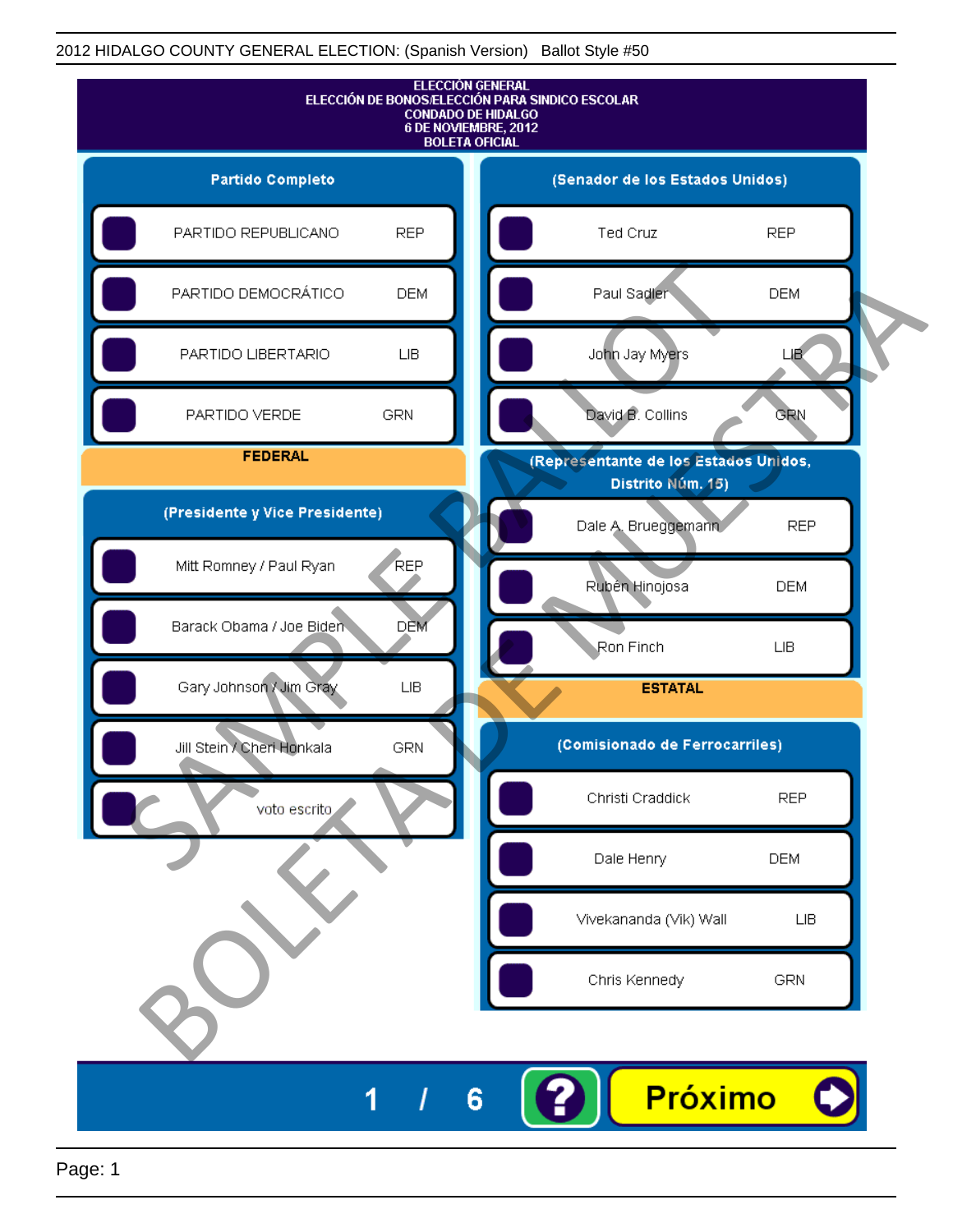

Page: 2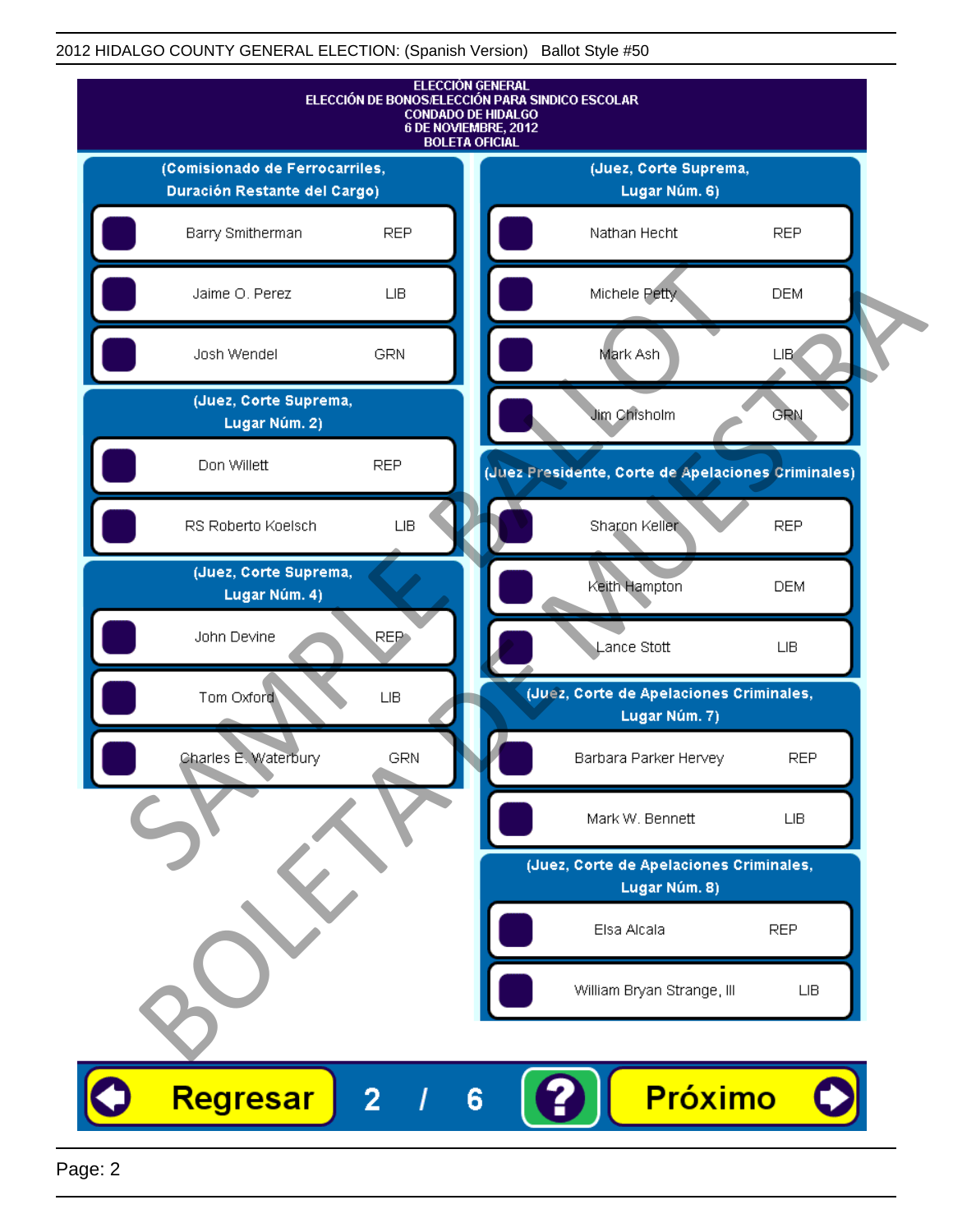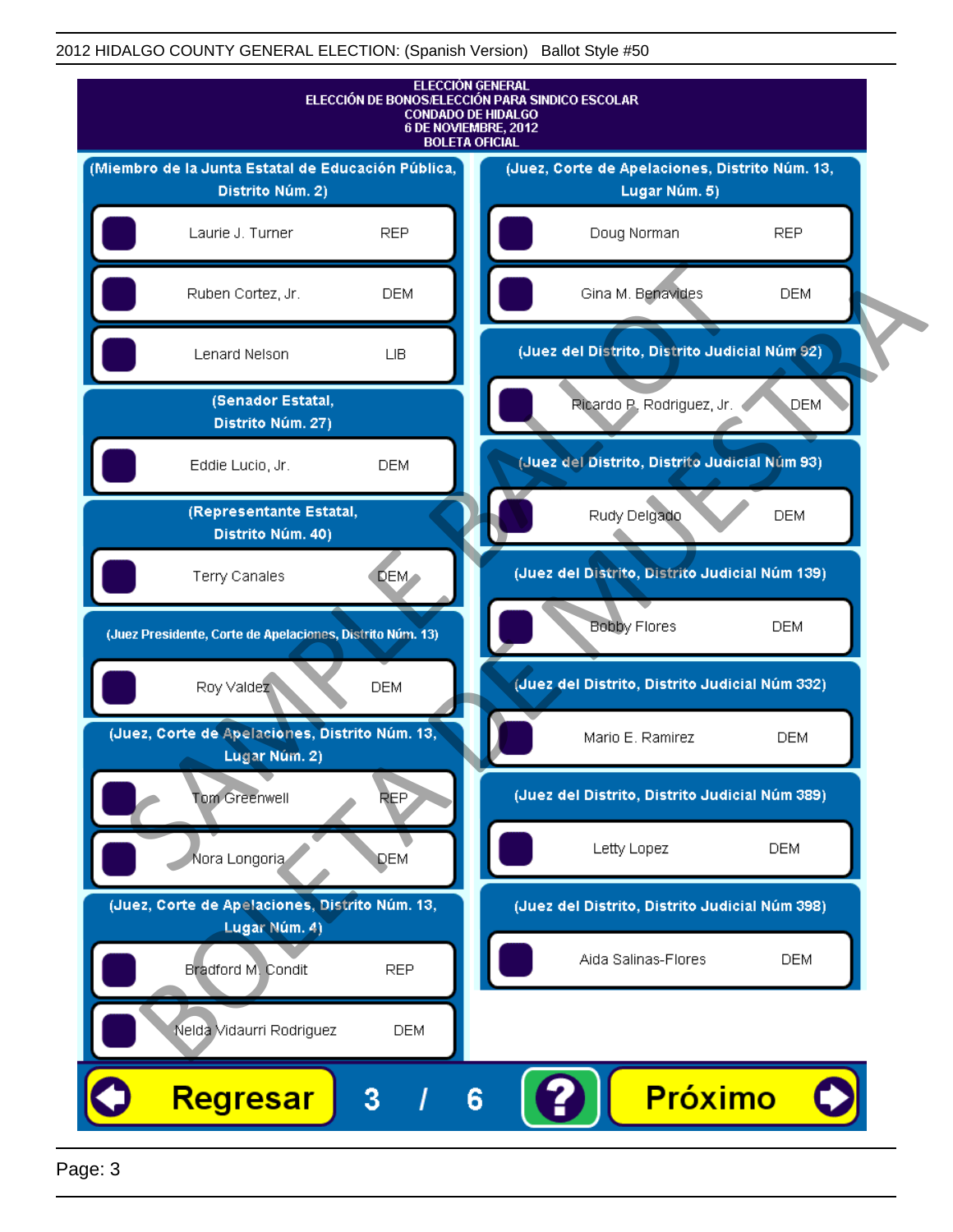| <b>ELECCIÓN GENERAL</b><br>ELECCIÓN DE BONOS/ELECCIÓN PARA SINDICO ESCOLAR<br><b>CONDADO DE HIDALGO</b><br>6 DE NOVIEMBRE, 2012<br><b>BOLETA OFICIAL</b> |                              |
|----------------------------------------------------------------------------------------------------------------------------------------------------------|------------------------------|
| (Juez del Distrito, Distrito Judicial Núm 430)                                                                                                           | <b>CIUDAD DE ELSA</b>        |
| Israel Ramon, Jr.<br><b>DEM</b>                                                                                                                          | (Concejal,<br>Lugar #2)      |
| (Juez del Distrito, Distrito Judicial Núm 449)                                                                                                           | Jesus Sergio Jesse Jr. Perez |
| Jesse Contreras<br><b>DEM</b>                                                                                                                            | Daniel Ramirez               |
| <b>CONDADO</b>                                                                                                                                           | victor L. Hernandez          |
| (Sherife)                                                                                                                                                | (Concejal,<br>Lugar $#3)$    |
| <b>REP</b><br>Robert Caples                                                                                                                              | Felipe Balli                 |
| Guadalupe "Lupe" Trevino<br><b>DEM</b>                                                                                                                   | Jesse Leal                   |
| DISTRITO DE DRENAJE NUMERO UNO DEL CONDADO<br>DE HIDALGO, TEXAS                                                                                          | Ricardo "Rick" Sanchez       |
| ELECCIÓN DE BONOS                                                                                                                                        | (Concejal,                   |
| (LA EMISIÓN DE BONOS EN LA CANTIDAD DE<br>\$184,000,000.00 Y LA IMPOSICIÓN DE IMPUESTOS<br>SUFICIENTES PARA PAGAR LOS BONOS PARA                         | Lugar #4)<br>Leo Gonzalez    |
| MEJORAS AL SISTEMA DE DESAGUE DEL DISTRITO?)                                                                                                             |                              |
| A FAVOR                                                                                                                                                  | Gilbert Martinez             |
| EN CONTRA                                                                                                                                                | David Sanchez                |
|                                                                                                                                                          |                              |
| Regresar<br>4<br>6                                                                                                                                       | Próximo                      |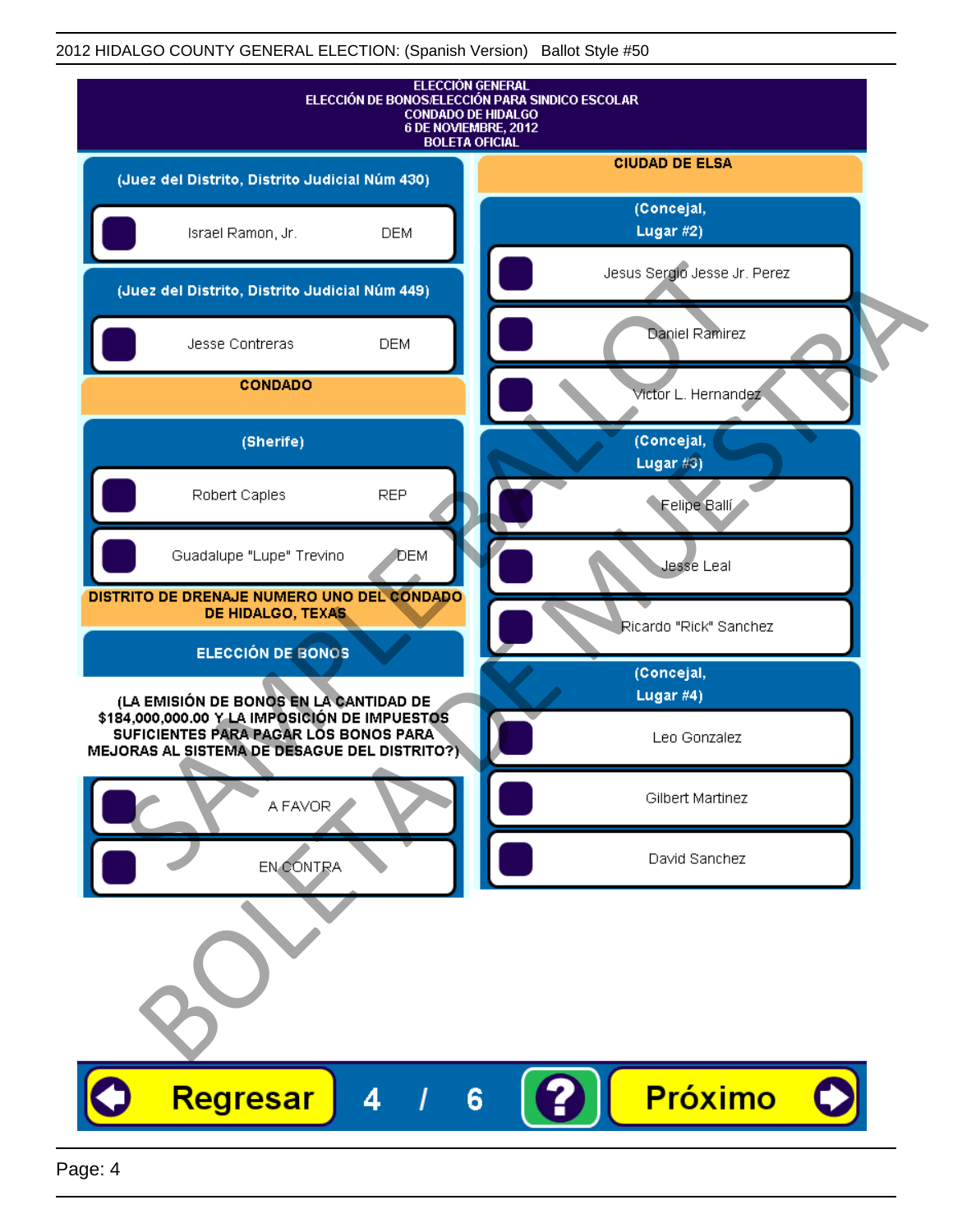

Page: 5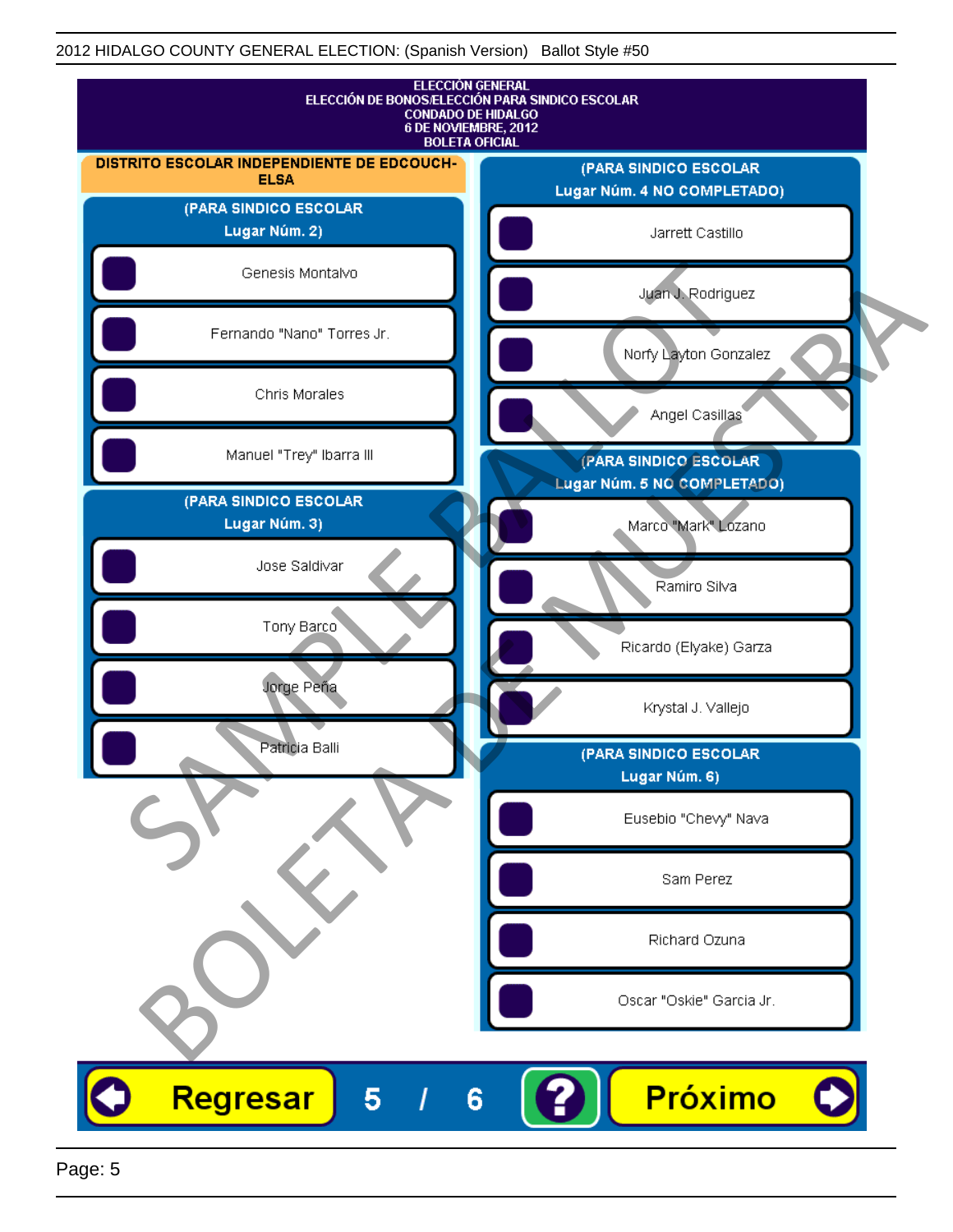| <b>ELECCIÓN GENERAL</b><br>ELECCIÓN DE BONOS/ELECCIÓN PARA SINDICO ESCOLAR<br><b>CONDADO DE HIDALGO</b><br>6 DE NOVIEMBRE, 2012<br><b>BOLETA OFICIAL</b> |                |
|----------------------------------------------------------------------------------------------------------------------------------------------------------|----------------|
| (PARA SINDICO ESCOLAR<br>Lugar Núm. 7)                                                                                                                   |                |
| Victor Hugo De La Cruz                                                                                                                                   |                |
| Mingo Rodriguez                                                                                                                                          |                |
| Carlos Castillo                                                                                                                                          |                |
| CANDIDATO SIN CONTENDIENTE DECLARADO ELECTO                                                                                                              |                |
| (Juez, Corte de Ley del Condado, Núm. 7)<br>Sergio Valdez (DEM)                                                                                          |                |
| (Asesor-Colector de Impuestos del Condado)<br>Pablo "Paul" Villarreal, Jr. (DEM)                                                                         |                |
| (Comisionado del Condado, Precincto Núm. 1)<br>A.C. Cuellar Jr. (DEM)                                                                                    |                |
| (Comisionado del Condado, Precincto Núm. 3)<br>Joe M. Flores (DEM)                                                                                       |                |
| (Juez de Paz, Precinto Núm. 1, Lugar Núm. 1)<br>Gilberto Saenz (DEM)                                                                                     |                |
| (Juez de Paz, Precinto Núm. 2, Lugar Núm. 1)<br>Robert M. "Bobby" Contreras (DEM)                                                                        |                |
| (Juez de Paz, Precinto Núm. 3, Lugar Núm. 1).<br>Luis J. Garza (DEM)                                                                                     |                |
| (Juez de Paz, Precinto Núm. 4, Lugar Núm. 1)<br>Charlie Espinoza (DEM)                                                                                   |                |
| (Agente de policía, Precinto Núm. 1)<br>Celestino Avila Jr. (DEM)                                                                                        |                |
| (Agente de policía, Precinto Núm. 2)<br>Martin "Marty" Cantú (DEM)                                                                                       |                |
| (Agente de policía, Precinto Núm. 3)<br>Lazaro "Larry" Gallardo Jr. (DEM)                                                                                |                |
| (Agente de policía, Precinto Núm. 4)<br>J.E. "Eddie" Guerra (DEM)                                                                                        |                |
|                                                                                                                                                          |                |
| Regresar<br>6<br>6                                                                                                                                       | <b>Revisar</b> |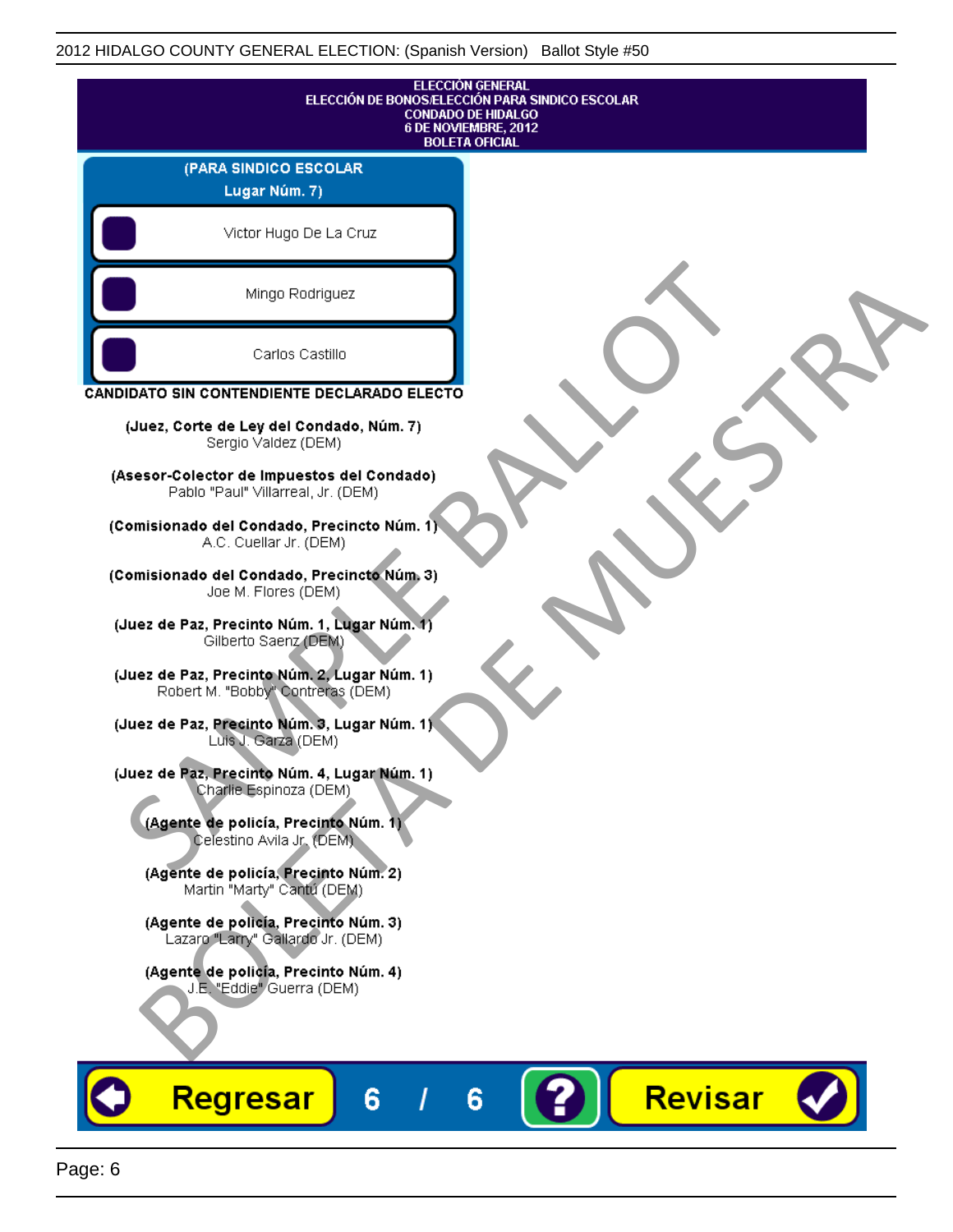Presione el nombre del candidato o el título de la contienda para volver a la contienda.

El botón Votar se iluminará

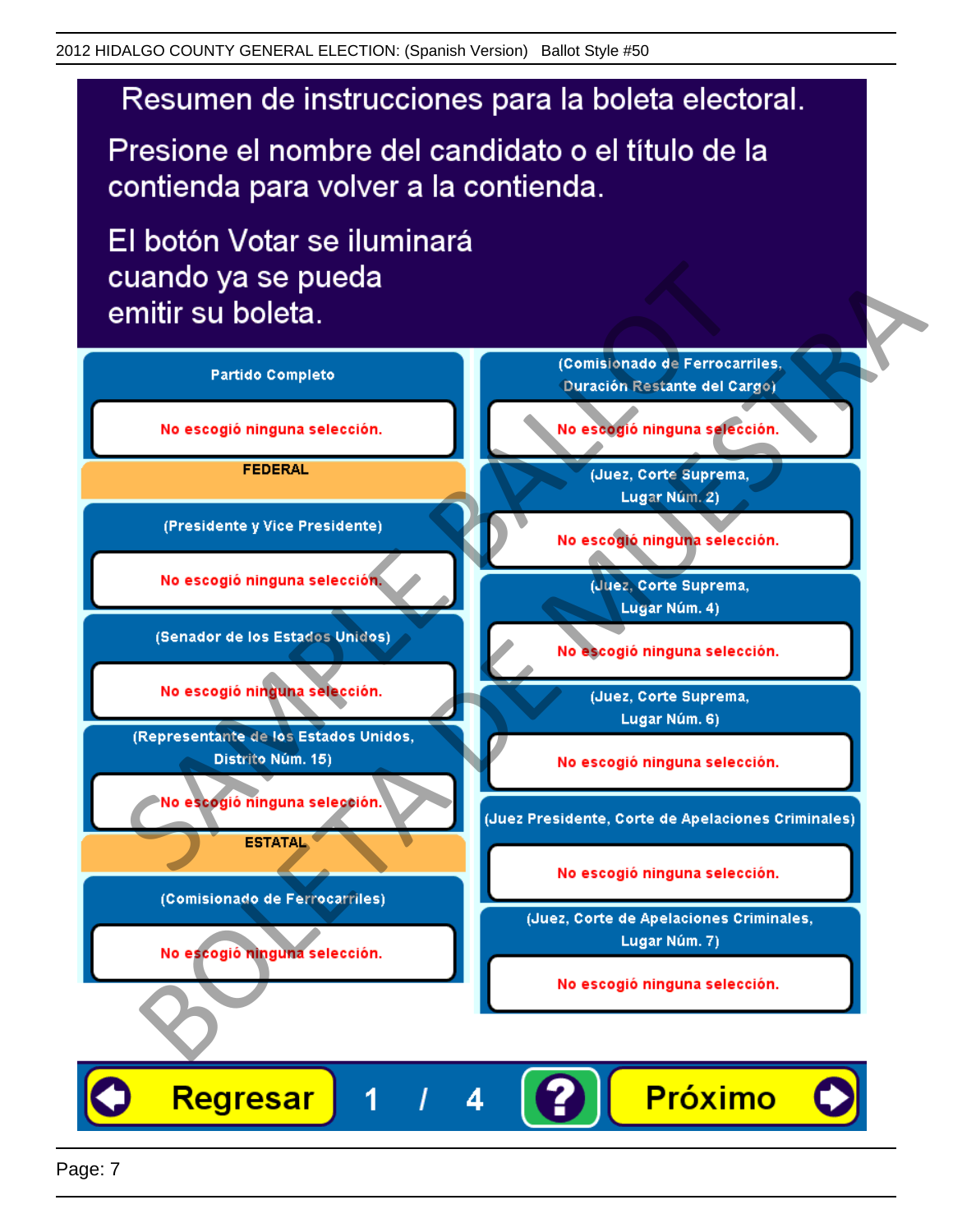Presione el nombre del candidato o el título de la contienda para volver a la contienda.

El botón Votar se iluminará



4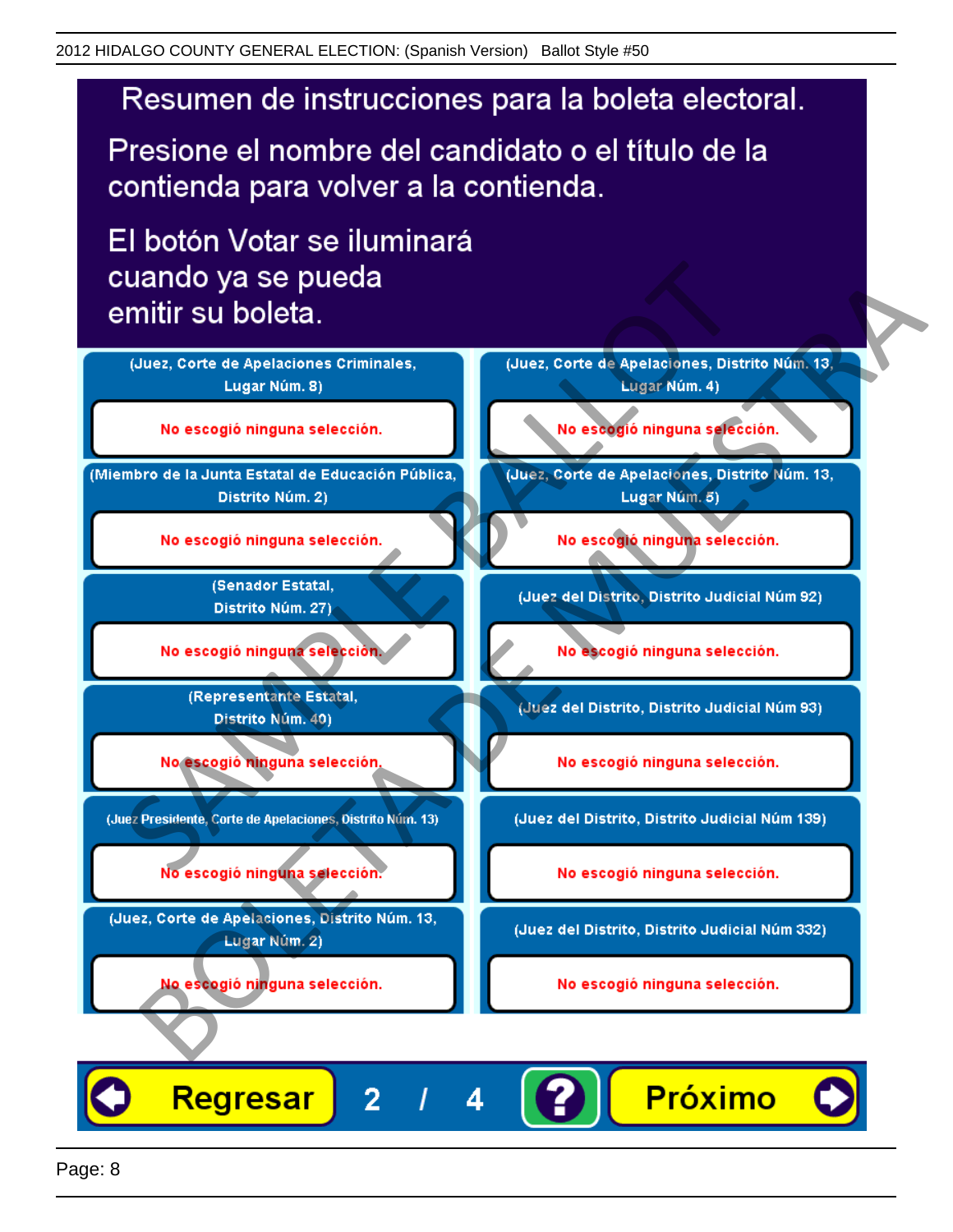Presione el nombre del candidato o el título de la contienda para volver a la contienda.

El botón Votar se iluminará